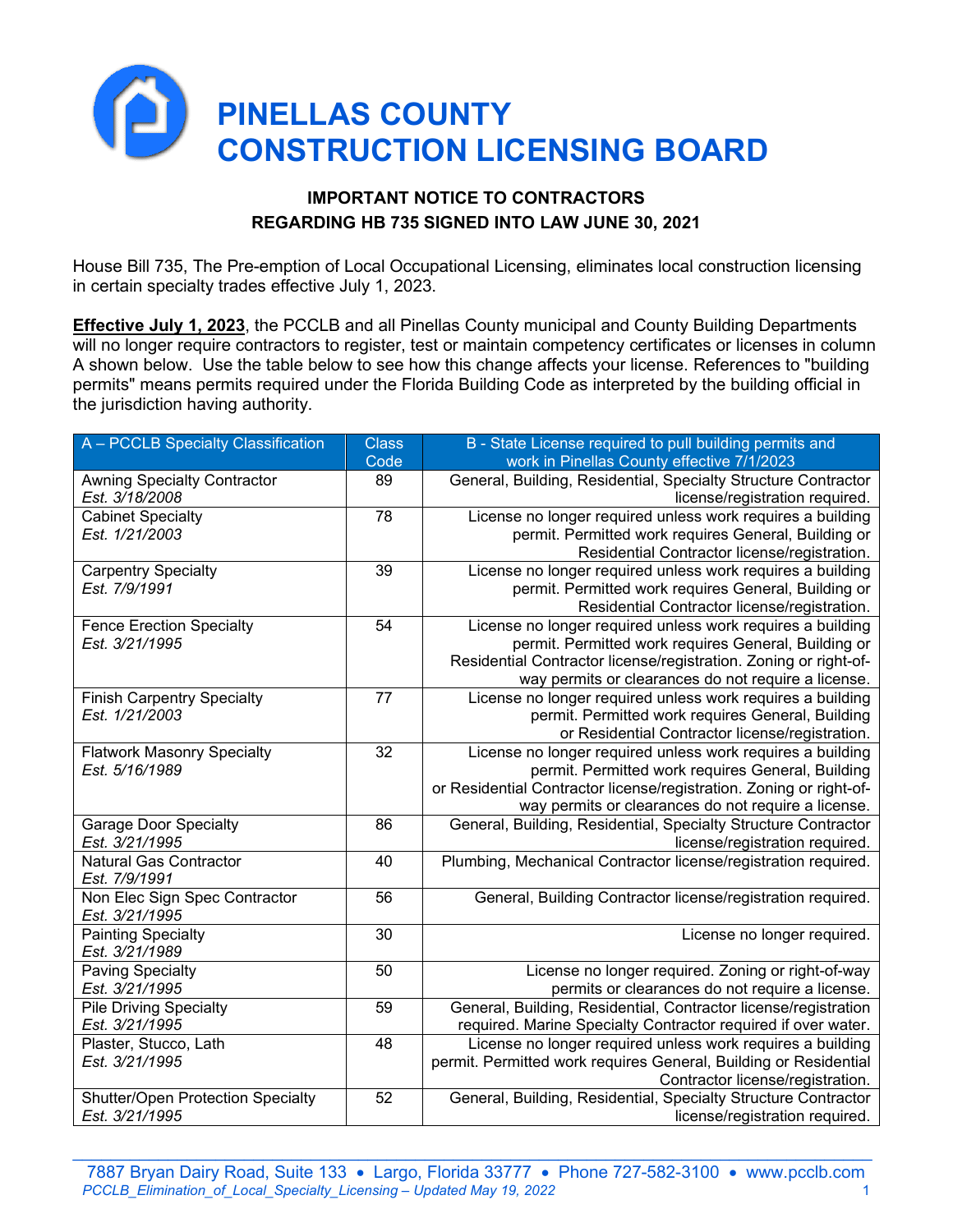| A - PCCLB Specialty Classification | <b>Class</b> | B - State License required to pull building permits and        |
|------------------------------------|--------------|----------------------------------------------------------------|
|                                    | Code         | work in Pinellas County effective 7/1/2023                     |
| <b>Structural Masonry</b>          | 33           | General, Building, Residential Contractor license/registration |
| Est. 5/16/1989                     |              | required.                                                      |
| <b>Structural Steel Specialty</b>  | 58           | General, Building, Residential Contractor license/registration |
| Est. 3/21/1995                     |              | required.                                                      |
| Tile & Marble Specialty            | 38           | License no longer required unless work requires a building     |
| Est. 7/9/1991                      |              | permit. Permitted work requires General, Building or           |
|                                    |              | Residential Contractor license/registration.                   |
| <b>Veneer Specialty</b>            | 28           | General, Building, Residential, Specialty Structure Contractor |
| Est. 3/15/1988                     |              | license/registration required.                                 |

**Effective July 1, 2023**, the following specialty license classifications will continue in full force and effect in Pinellas County. As per HB735, the following job scopes substantially correspond to one of the certified specialty contractor categories licensed by the State. **NOTE: Electrical specialty trade classifications are not affected by HB735.**

| B - PCCLB Specialty Classifications                                                                    | <b>Class</b>    | Scope of Work                                                                                                                                                                                                                                                                                                                                                                                                                                                                                                                                                                                                                                                                                                                                                                                                                                                                                                                                                                                                                                                                                                                                                                                                                                                                                                                                                                                                                                                                                                                                                                                                                                                                                                                                                                                                                                         |
|--------------------------------------------------------------------------------------------------------|-----------------|-------------------------------------------------------------------------------------------------------------------------------------------------------------------------------------------------------------------------------------------------------------------------------------------------------------------------------------------------------------------------------------------------------------------------------------------------------------------------------------------------------------------------------------------------------------------------------------------------------------------------------------------------------------------------------------------------------------------------------------------------------------------------------------------------------------------------------------------------------------------------------------------------------------------------------------------------------------------------------------------------------------------------------------------------------------------------------------------------------------------------------------------------------------------------------------------------------------------------------------------------------------------------------------------------------------------------------------------------------------------------------------------------------------------------------------------------------------------------------------------------------------------------------------------------------------------------------------------------------------------------------------------------------------------------------------------------------------------------------------------------------------------------------------------------------------------------------------------------------|
| that substantially correspond to                                                                       | Code            |                                                                                                                                                                                                                                                                                                                                                                                                                                                                                                                                                                                                                                                                                                                                                                                                                                                                                                                                                                                                                                                                                                                                                                                                                                                                                                                                                                                                                                                                                                                                                                                                                                                                                                                                                                                                                                                       |
| <b>State Specialty Contractor Category</b>                                                             |                 |                                                                                                                                                                                                                                                                                                                                                                                                                                                                                                                                                                                                                                                                                                                                                                                                                                                                                                                                                                                                                                                                                                                                                                                                                                                                                                                                                                                                                                                                                                                                                                                                                                                                                                                                                                                                                                                       |
| <b>Demolition Contractor</b><br>Est. 3/21/1995                                                         | 53              | Scope of work is the demolition and removal of structures and<br>foundations, residential and commercial, and incidental                                                                                                                                                                                                                                                                                                                                                                                                                                                                                                                                                                                                                                                                                                                                                                                                                                                                                                                                                                                                                                                                                                                                                                                                                                                                                                                                                                                                                                                                                                                                                                                                                                                                                                                              |
| Sign - Electrical Specialty Contractor<br>Est. 3/21/1995 / Rev. 7/15/2008                              | $\overline{72}$ | grubbing and clearing.<br>1. The "Sign - Electrical Specialty Contractor" is a specialty<br>contractor whose services are limited to the execution of<br>contracts requiring the experience, knowledge and skill<br>necessary to paint, install, repair, alter, add to, change,<br>maintain, and replace electric and non-electric signs.<br>2. The scope of such work shall include any installation or<br>alteration of the display of characters, letters, illustrations or<br>ornamentations including electrical signs and the changing of<br>any electrical wires, apparatus, raceways, conduits or any part<br>thereof. This work also includes the installation of panels,<br>facing, frames, structures, movable or fixed, freestanding or<br>attached to a building or other structure which is to be used for<br>sign purposes. The scope of work does not include the<br>provision of, or any work beyond, the last disconnecting means<br>or terminal point. This scope is not intended to include signage<br>required by any regulation. The scope of such work shall<br>comply with all plans, specifications and applicable codes, laws<br>and regulations.<br>3. The "Sign - Electrical Specialty Contractor" shall be allowed<br>to subcontract with licensed electrical contractors for work<br>directly related to and incidental to the work including but<br>limited to the removal and/or installation of receptacles, lights,<br>switches and wiring to the sign. Nothing in this definition shall<br>be construed to limit or infringe upon the scope of the work of<br>any other specialty contractor licensed by the Pinellas County<br><b>Construction Licensing Board.</b><br>Locally licensed Sign - Electrical Specialty Contractors must<br>register with the ECLB/DBPR within 30 days of receiving their<br>license. |
| <b>Glass &amp; Glazing Specialty</b><br>Contractor<br>Est. 3/21/1995. Rev. 5/15/2007 Eff.<br>10/1/2007 | 49              | 1. The "Glass & Glazing Specialty Contractor" is a specialty<br>contractor whose services are limited to the execution of<br>contracts requiring the experience, knowledge and skill<br>necessary for the fabrication, assembling, handling, erection,<br>installation, dismantling, adjustments, alteration, repair and                                                                                                                                                                                                                                                                                                                                                                                                                                                                                                                                                                                                                                                                                                                                                                                                                                                                                                                                                                                                                                                                                                                                                                                                                                                                                                                                                                                                                                                                                                                              |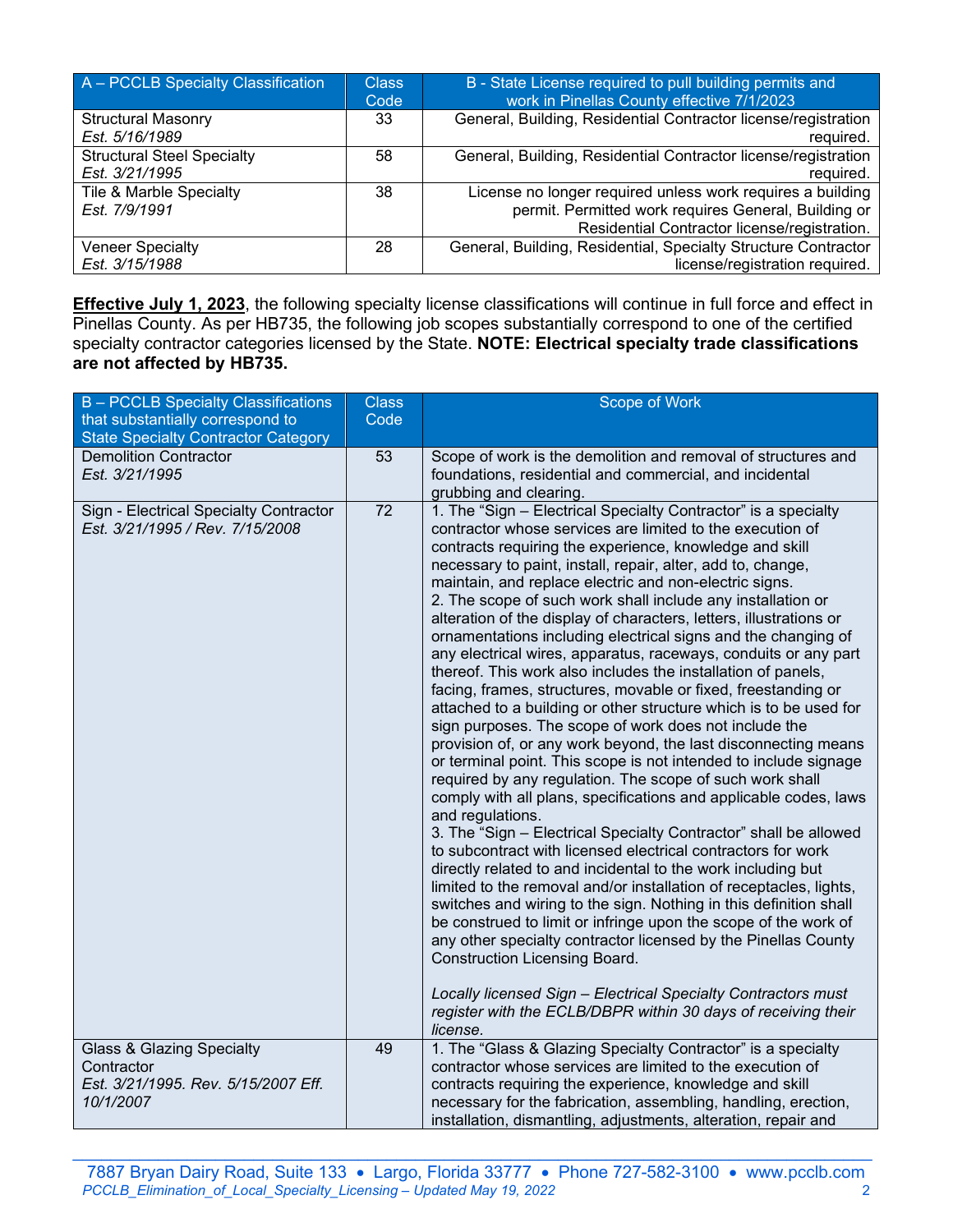| B - PCCLB Specialty Classifications                                   | <b>Class</b> | Scope of Work                                                                                                                          |
|-----------------------------------------------------------------------|--------------|----------------------------------------------------------------------------------------------------------------------------------------|
| that substantially correspond to                                      | Code         |                                                                                                                                        |
| <b>State Specialty Contractor Category</b>                            |              | servicing involving glass, glazing and allied construction                                                                             |
|                                                                       |              | products.                                                                                                                              |
|                                                                       |              | 2. The scope of such work shall include all types of windows                                                                           |
|                                                                       |              | and glass, whether fixed or movable; the installation of                                                                               |
|                                                                       |              | swinging or sliding glass doors to existing walls, floors, columns                                                                     |
|                                                                       |              | or other structural members of the building; the installation of                                                                       |
|                                                                       |              | glass holding or supporting mullions or horizontal bars which                                                                          |
|                                                                       |              | are attached to existing building walls, floors, columns, or other                                                                     |
|                                                                       |              | structural members of the building, and the cutting and<br>installation of glass and mirrors. A glass and glazing specialty            |
|                                                                       |              | contractor may also install prefabricated glass, metal or plastic                                                                      |
|                                                                       |              | curtain walls or panels, caulking, shower & tub enclosures, and                                                                        |
|                                                                       |              | install or replace wind borne debris protection devices                                                                                |
|                                                                       |              | incidental to such work and assembly. The scope of such work                                                                           |
|                                                                       |              | shall comply with all plans, specifications and applicable codes,                                                                      |
|                                                                       |              | laws and regulations.                                                                                                                  |
|                                                                       |              | 3. The "Glass and Glazing Specialty Contractor" shall not<br>contract for any other work of another trade that is included             |
|                                                                       |              | within the scope of any other licensed contractor. Nothing in                                                                          |
|                                                                       |              | this definition shall be construed to limit or infringe upon the                                                                       |
|                                                                       |              | scope of the work of any other specialty contractor licensed by                                                                        |
|                                                                       |              | the Pinellas County Construction Licensing Board.                                                                                      |
| <b>Gypsum Drywall Specialty renamed</b>                               | 31           | 1. The "Drywall Specialty Contractor" is a specialty contractor<br>whose services are limited to the execution of contracts            |
| to Drywall Specialty Contractor<br>Est. 5/16/1989. Rev 9/16/2008      |              | requiring the experience, knowledge and skill necessary to                                                                             |
|                                                                       |              | install, repair, maintain, and replace drywall.                                                                                        |
|                                                                       |              | 2. The scope of such work shall include the installation of all                                                                        |
|                                                                       |              | necessary and incidental metal accessories, including metal                                                                            |
|                                                                       |              | studs, runners, hanger channels, drywall metal suspension                                                                              |
|                                                                       |              | accessories, ceiling materials, insulation, and the preparation of                                                                     |
|                                                                       |              | the surface over which drywall or other cementitious board<br>product is to be applied. This work also includes the application        |
|                                                                       |              | of base and finish coats specifically designed for the drywall                                                                         |
|                                                                       |              | products. The scope of such work shall comply with all plans,                                                                          |
|                                                                       |              | specifications and applicable codes, laws and regulations.                                                                             |
|                                                                       |              | 3. The "Drywall Contractor" shall not contract for any other work                                                                      |
|                                                                       |              | of another trade that is included within the scope of any other                                                                        |
|                                                                       |              | licensed contractor. Nothing in this definition shall be construed<br>to limit or infringe upon the scope of the work of any other     |
|                                                                       |              | specialty contractor licensed by the Pinellas County                                                                                   |
|                                                                       |              | <b>Construction Licensing Board.</b>                                                                                                   |
| <b>Irrigation System Specialty</b>                                    | 37           | "Irrigation System Specialty Contractor" means a contractor                                                                            |
| Contractor                                                            |              | whose work is limited to irrigation systems and who has the                                                                            |
| Est. 7/9/1991                                                         |              | experience, knowledge, and skill to install, repair, alter, extend,<br>or design, when not prohibited by law, all piping and sprinkler |
|                                                                       |              | heads or the irrigation of lawns, including connections to a                                                                           |
|                                                                       |              | water pump.                                                                                                                            |
| <b>Limited Energy System Specialty</b>                                | 13           | The scope of certification of a limited energy systems specialty                                                                       |
| (Low Voltage and Communication                                        |              | contractor includes the installation, repair, fabrication, erection,                                                                   |
| <b>System Specialty Contractor</b>                                    |              | alteration, addition to, or design of electrical wiring, fixtures,                                                                     |
| categories originally established<br>11/18/1986. Rev. CILB definition |              | appliances, thermostats, apparatus, raceways, conduit, and<br>fiber optics (transmission of light over stranded glass) or any          |
| adopted by reference 7/1/2011)                                        |              | part thereof not to exceed 98 volts, when those items are for                                                                          |
|                                                                       |              | the purpose of transmitting data, proprietary video (satellite                                                                         |
|                                                                       |              | systems which are not part of a community antenna television,                                                                          |
|                                                                       |              | cable television, or radio distribution system), radio frequency,                                                                      |

 $\_$  , and the state of the state of the state of the state of the state of the state of the state of the state of the state of the state of the state of the state of the state of the state of the state of the state of the 7887 Bryan Dairy Road, Suite 133 • Largo, Florida 33777 • Phone 727-582-3100 • www.pcclb.com *PCCLB\_Elimination\_of\_Local\_Specialty\_Licensing – Updated May 19, 2022* 3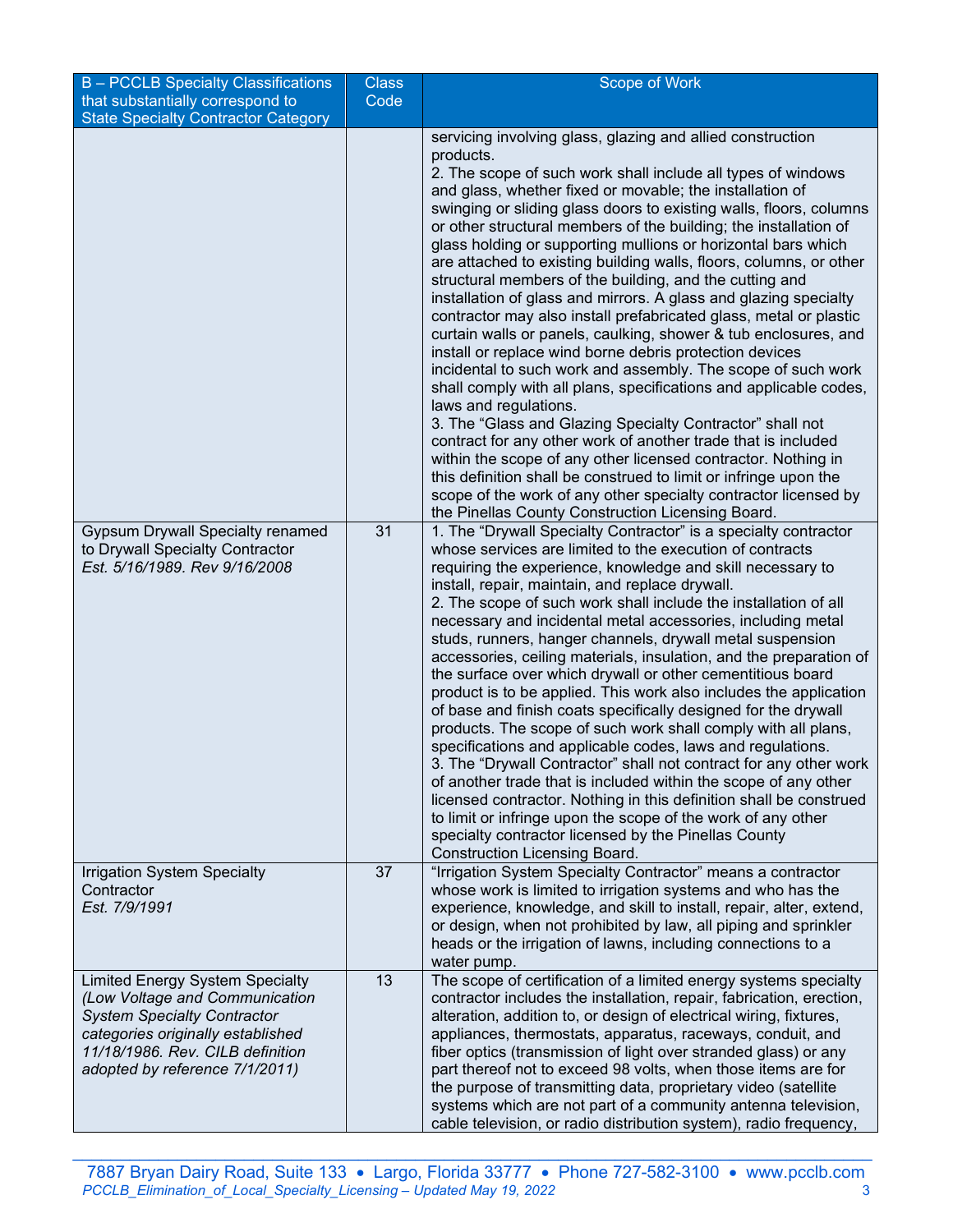| <b>B-PCCLB Specialty Classifications</b>   | <b>Class</b> | Scope of Work                                                                                                                   |
|--------------------------------------------|--------------|---------------------------------------------------------------------------------------------------------------------------------|
| that substantially correspond to           | Code         |                                                                                                                                 |
| <b>State Specialty Contractor Category</b> |              |                                                                                                                                 |
|                                            |              | central vacuum, or electric locks, data distribution networks,                                                                  |
|                                            |              | home theater systems, surround sound systems, public                                                                            |
|                                            |              | address systems or telephone systems.                                                                                           |
|                                            |              | Locally licensed Limited Energy Systems Specialty contractors                                                                   |
|                                            |              | must register with the ECLB/DBPR within 30 days of receiving                                                                    |
|                                            |              | their license.                                                                                                                  |
| <b>Marine Specialty Contractor</b>         | 35           | "Marine Specialty Contractor" means a contractor whose                                                                          |
| Est. 5/16/1989 Rev. 9/18/2007              |              | services are limited to construct, maintain, alter, or repair                                                                   |
|                                            |              | seawalls, bulkheads, revetments, docks, piers, wharves,                                                                         |
|                                            |              | groins, and other marine structures, to include pile driving.                                                                   |
| <b>Specialty Structure Contractor</b>      | 8            | "Specialty Structure Contractor" is a contractor whose services                                                                 |
| Est. 9/16/2003                             |              | are limited to the execution of contracts requiring the                                                                         |
|                                            |              | experience, knowledge and skill necessary for the fabrication,                                                                  |
|                                            |              | assembling, handling, erection, installation, replacement,<br>dismantling, adjustment, alteration, repair, servicing and design |
|                                            |              | work when not prohibited by law, in accordance with accepted                                                                    |
|                                            |              | engineering data and/or according to manufacturers                                                                              |
|                                            |              | specifications in the aluminum, metal, canvas, vinyl and                                                                        |
|                                            |              | fiberglass screening, doors and windows, hurricane protection                                                                   |
|                                            |              | devices and allied construction materials. 2. The scope of such                                                                 |
|                                            |              | work shall include and be limited to fabric coverings on metal                                                                  |
|                                            |              | substructures, screened porches, screened enclosures, pool                                                                      |
|                                            |              | enclosures, preformed panel-post and beam roofs, roof-overs,                                                                    |
|                                            |              | vinyl or acrylic panel window enclosures, guardrails, handrails,                                                                |
|                                            |              | aluminum and vinyl fences, the installation or replacement of                                                                   |
|                                            |              | windstorm protective devices, single story self-contained                                                                       |
|                                            |              | aluminum utility storage structures (not to exceed 720 sq. ft.),<br>residential glass window and door enclosures, sunrooms,     |
|                                            |              | siding, soffit, fascia and gutters. The installation or replacement                                                             |
|                                            |              | of window and door assemblies certified in accordance with                                                                      |
|                                            |              | AAMA 101/ I.S.2 or Miami Dade TAS 201. 202. 203 as                                                                              |
|                                            |              | specified by the Florida Building Code in Group R occupancy                                                                     |
|                                            |              | buildings, as defined by the Florida Building Code, up to three                                                                 |
|                                            |              | stories or thirty feet in height. The installation or replacement of                                                            |
|                                            |              | windstorm protective devices, except for impact resistant                                                                       |
|                                            |              | glazing, shall be unlimited. Division I Contractors shall be                                                                    |
|                                            |              | permitted to subcontract with Specialty Structure Contractors                                                                   |
|                                            |              | for the installation or replacement of window and door                                                                          |
|                                            |              | assemblies certified in accordance with AAMA 101/ I.S.2 or<br>Miami Dade TAS 201, 202, 203 as specified by the Florida          |
|                                            |              | Building Code in buildings of Group R occupancy, as defined                                                                     |
|                                            |              | by the Florida Building Code, of any height. The scope of such                                                                  |
|                                            |              | work shall include wood work incidental to the aluminum and                                                                     |
|                                            |              | allied materials construction work. It shall be limited to the                                                                  |
|                                            |              | construction of wood framing for the walls of uninhabitable                                                                     |
|                                            |              | utility storage structures, raised wood decks for enclosures,                                                                   |
|                                            |              | and the repair and/or replacement of wood incidental to the                                                                     |
|                                            |              | installation of glass windows and doors, installation of siding,                                                                |
|                                            |              | soffit, fascia, gutters and preformed panel-post and beam roofs.                                                                |
|                                            |              | The scope of such work shall comply with all plans,                                                                             |
|                                            |              | specifications, codes, laws and regulations applicable. 3. The<br>scope of such work shall include masonry concrete work and    |
|                                            |              | be limited to foundations, slabs and block kneewalls incidental                                                                 |
|                                            |              | to the aluminum and allied construction materials construction                                                                  |
|                                            |              | work. The specialty structure contractor, whose services are                                                                    |